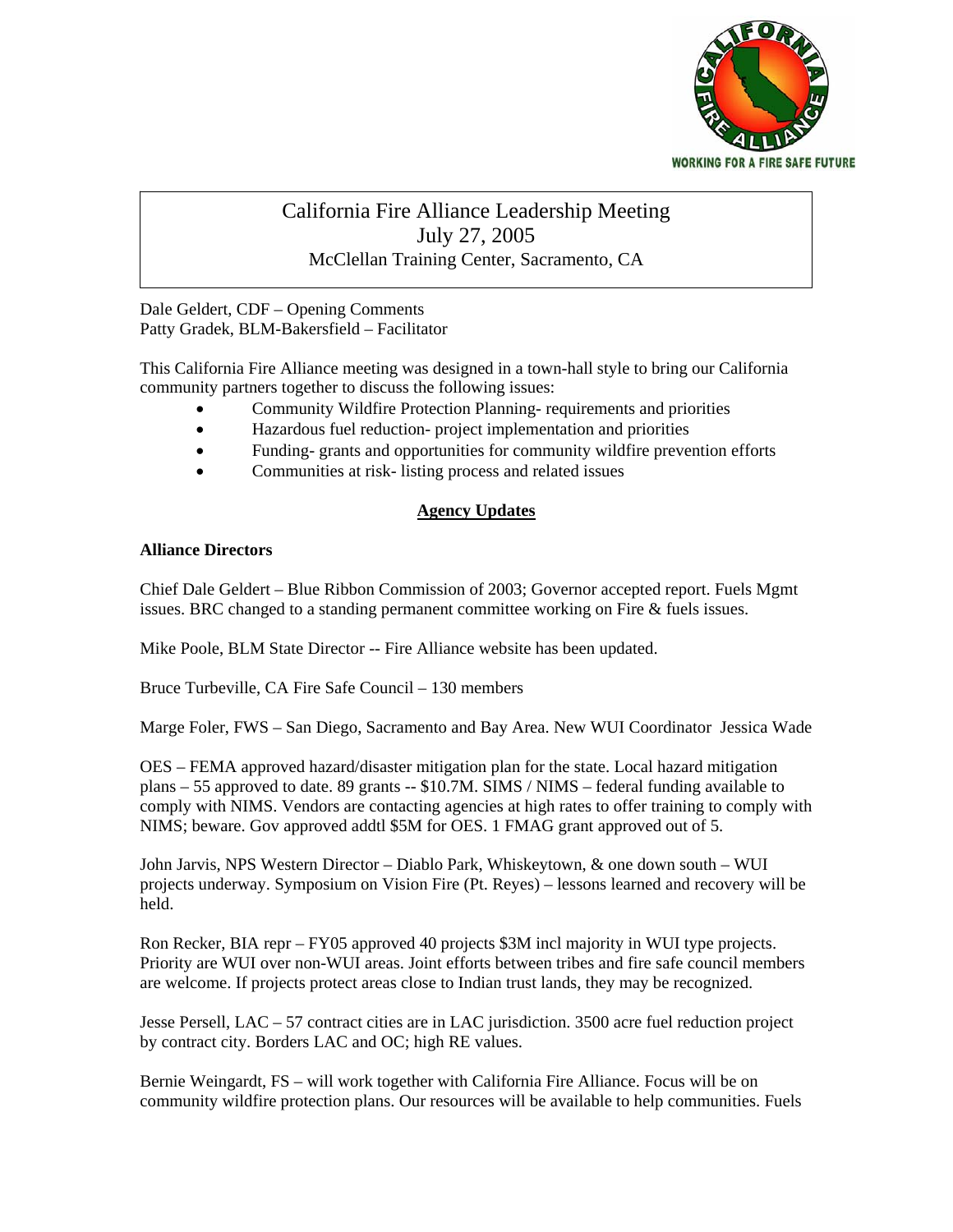treatments in WUI areas to be effective working together. 75% complete on fuels targets (50,000 ac approx). Stewardship and \_\_\_\_

## **Business Meeting Update (Miriam):**

The Leadership group approved the process for Fire Alliance charter membership which will be posted on the website.

#### **CAR Discussion**

- 1. Mike Staley, OES CAR topic
	- a. 1 of 4 goals / strategies (on website)…how to be added or removed from the list.
	- b. Is list of CAR on website? (Steve Brink)
		- i. Tom Hoffman, CDF yes it's on Fire Alliance website
		- ii. Check hot topics and note procedures for getting added to the site for CAR (1283 currently)
		- iii. Let CFA know if missing communities
	- c. CDF and BLM work to keep website updated
	- d. If community is listed as CAR, any interface with Dept of Insurance? If so, after community complies with reduction plan actions, is there a reduction in insurance rates? ISO (Insurance rating forum) – portion is based on fire protection and fuels mgmt. CAR's may be viewed as a greater risk. Questions will be presented to ISO to possibly be on future CFA agenda with clear explanation of CFA role
	- e. Perhaps have CAR member on ISO board for interface. Demonstrate savings of fuels reduction.
- 2. Blaming property owner rather than CARs? WUI around Sierra Nev Framework? In Framework, threat zones to treat heavier fuels; advise FS if not working. Fireshed assessment model (isn't stopping at boundary). Fire models – is this a valid worry or reality? On NF lands, LMPs must be guiding documents. Other strategies within Framework, i.e. QLG is being used for analysis of effectiveness.
	- a. Healthy Forest Initiative take precedence over Sierra Nevada Framework?
		- i. Boundaries are adjusted and we can work with communities to design appropriate to fire protection. If we move it 1-2 miles, that can be defensible. Framework allows for it.
	- b. Criteria to meet as a CAR? i.e.: Forest Glen (25 people), Post Mountain (300 people)
		- i. Work with State Fire Marshall to set standards on risk. Building standards apply per CAR. Enhanced standards were not necessary. Procedures are approved by leadership group and are on the website. Submit form to BLM, they review if criteria is met.
	- c. Dave Hellman, Real Estate professionals resist CAR logic to adversely impact values. What are we doing about that?
		- i. CFA has not taken on this issue but we may do outreach to business and RE community
		- ii. Place it on next agenda

# **Community Wildfire Protection Planning**

1. Pat Kidder, Community Fire Protection Plans – Are all fire agencies committed to projects out of CFPP? When will we start doing that?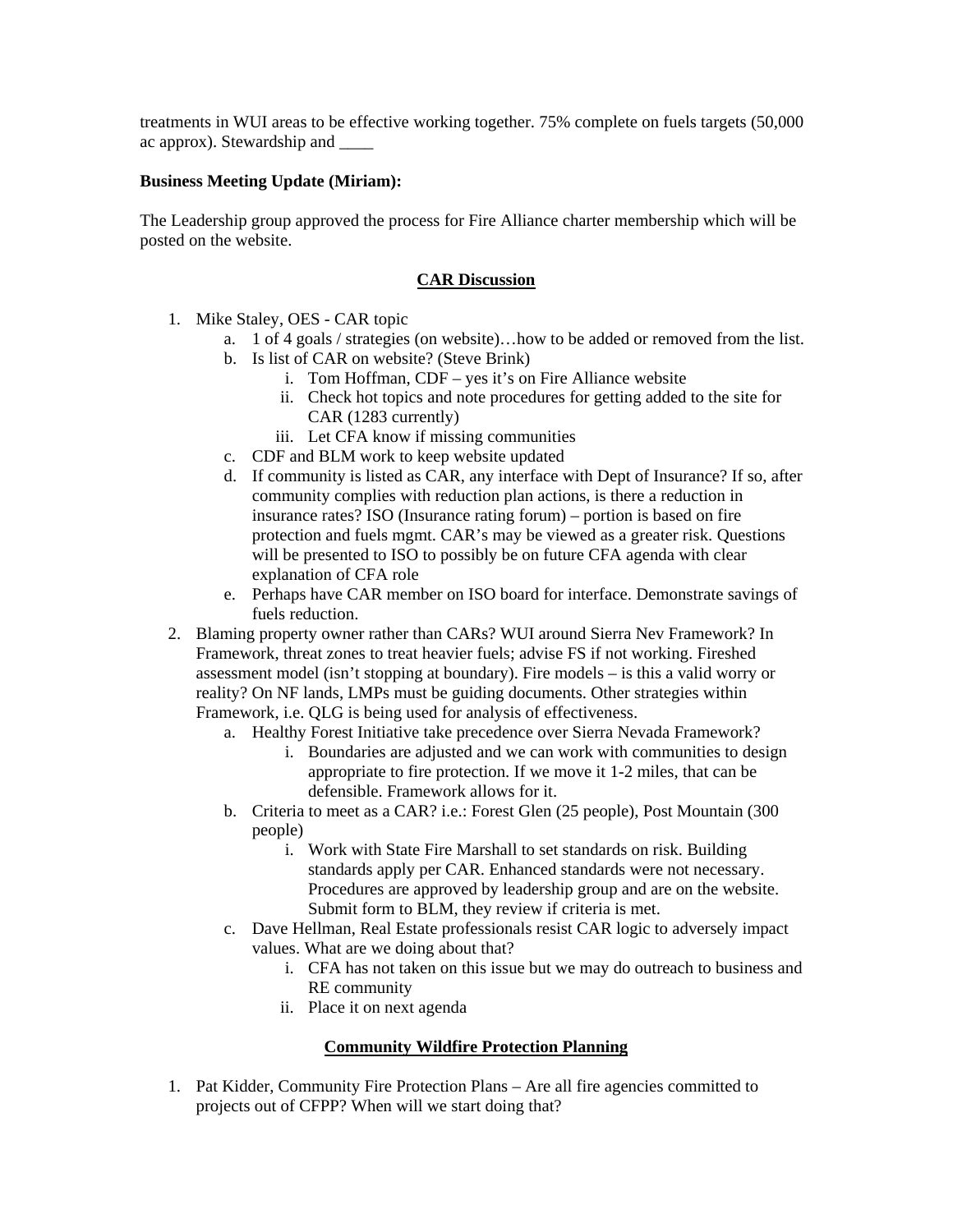- a. RQ When Fire Alliance was set up, it wasn't focused on what to do with insurance companies but what could support grant monies. FY06 language will be to award grant money to those communities who have established CWPP standards vs. those who haven't. Western State Gov Assoc – only 6 communities have been approved so far. When grant money is allocated, will use CAR lists and approved plans, we need to move quickly with Fire Safe Councils.
- 2. CWPP is a coordinated plan designed across multiple ownerships. It's an at risk community or a smaller version uniquely defined.
	- a. 49 CWPP in CA; many are quite broad. 7 of these have been agreed upon by local govt, FD's and CDF. Sampled some plans and found omissions: List of these is on the website. Elements include lack of formal agreement, not generous borders; failure to include revenue generating projects, treatment types, methods, etc. How to implement?
	- b. Is there consensus to work with CWPP criteria by all agencies?
		- i. BW we haven't been creative enough to even use funds appropriated to (i.e. FS) lands. S&PF funds appropriated by Congress – less support than we'd like. Want to keep it alive. Alliance \$5M – FS would like to see that continued. Not stop with grant \$ but leverage what's done on Forests to support communities too.
		- ii. N. NE Calif. consider looking at a county wide plan. May allow more strategic planning, finances and County Bd. of Supvsrs acceptance. FS is needed to do GIS maps; rather than grant money going to contractors to do this work. BW commended to extend this capacity.
		- iii. County and local levels: agency commitment would be further shown by including all collaborators on application. Add this to webpage.
	- d. Roles of state parks? In CA all landowners need to participate (state parks would be included). Only 3 must agree to the plan by law. State, local, and citizens represented by officials – it's key to have state parks support.
	- e. Watershed area no incorporated towns, N CA coastal towns are CAR but need county designation to be included / covered.
	- f. CWPP's haven't been forthcoming (i.e. S CA SBF). Retirement or urban commuters – non-employed or employed – small group of volunteers gets a large job to do. A layman should not be writing the report. Reticence of agency personnel to make a commitment; reality is coming to meetings and then referring people to a website. Agency personnel have their plates full but need to know from the top, staff and line, what will fit with the plan. CWPP help in writing the plan would be appreciated. Strategizing all the issues to be considered requires professional agency employees.
		- i. Fire Safe Council restraints a community with  $CC&R$ 's might be a more effective approach.
		- ii. San Bernardino County communities Collaboration by 80 people, multi-agencies, etc. formed steering committees to accomplish plan. Worked through problems jointly via meetings. 11 CWPP's are in process, 1 signed off, 1 near completion, several in draft – all since February. This is a 'community' plan.
	- g. What are the 7 plans approved? Are there minimum requirements for each plan that can be identified?
		- i. 4 in Lake Tahoe FLFD, LFV, MFPD, NTFD; Eldorado-CFPP; Tuolumne County H-108 Corridor; Wrightwood, SBF; Plumas County.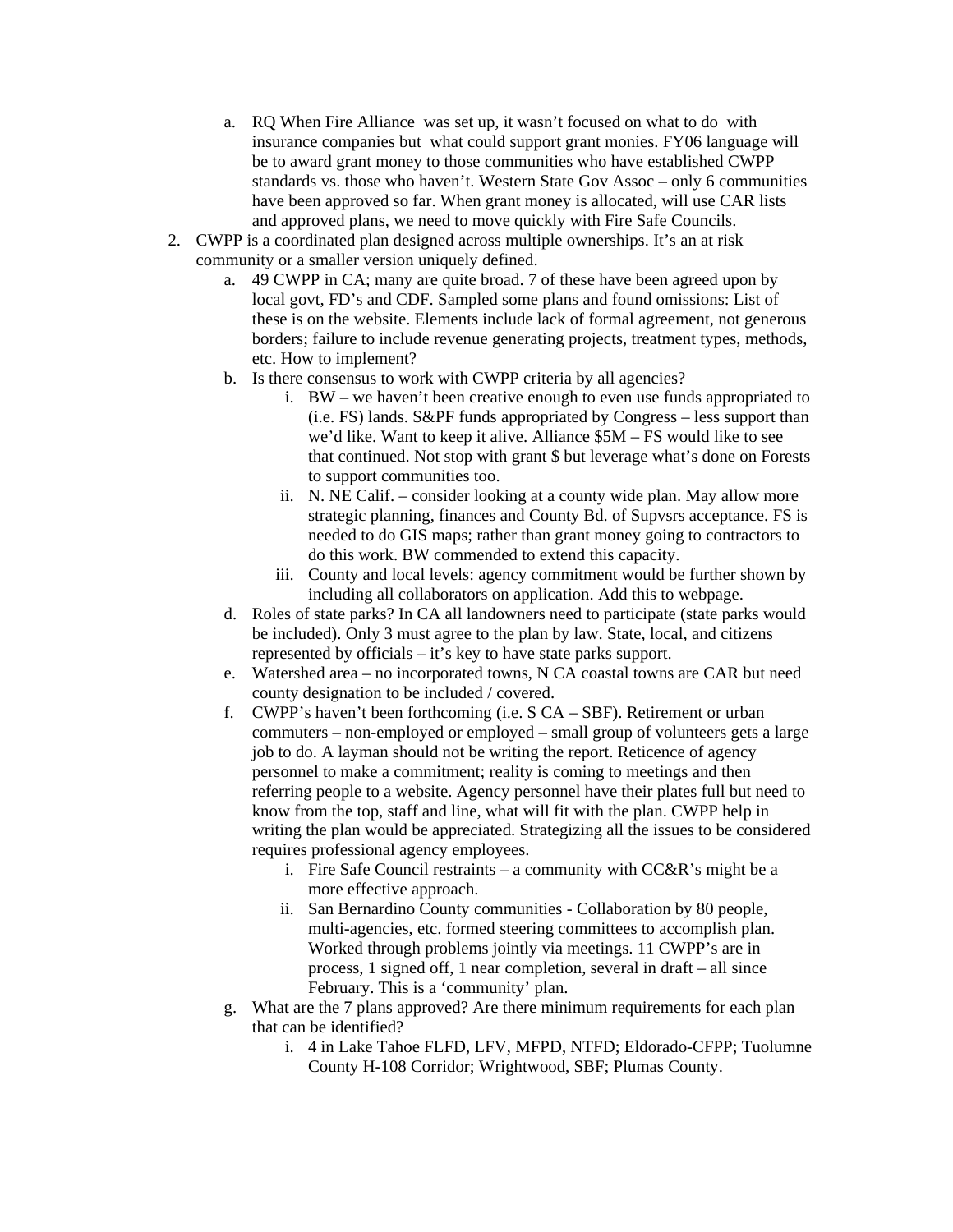- h. Plans may be posted on website PDF format (or communities have their websites and CFA website could link) Preparers after setting up plan, complete form and submit.
	- i. 4 requirement categories:
		- 1. agreed to by 3 entities (CDF, LFD, local govt)
		- 2. collaborated and consulted with federal agencies
		- 3. prioritize fuel reduction and designate types & methods of treatment
		- 4. Treatment of structural liability
- i. Mendocino County LMP to work into a CWPP but what is the status? It's difficult to combine CDF unit plan with CWPP. Is there a deadline for unit plan?
	- i. Fire mgmt plans by CDF became apparent that collaboration requirements in some situations became a huge effort to reach agreement. Reassessed situation; new memo supercedes and gives 'option' to obtain collaboration. Due dates extended. Turnover of fire planners.
- j. Lassen County CWPP signed off since 2003, plus 3 county area that's a NEPA document (may be only one in the state). Getting counties involved opens door for Title 3 funds. Countywide involvement gets supervisors engaged! Without county engaged, it's impossible to get such money.
- k. Title 2 (\$400K) and Title 3 outspend. Statewide: infrastructure to do the work one strategy; another where infrastructure doesn't exist. Agencies aren't stepping up to cover these and infrastructure is then potentially lost.
- l. What does a CWPP need to have in it (or not)?
- m. Why do you want a CWPP?
	- i. Grant program available
	- ii. Federal agencies (creates alternative to NEPA)
- n. Napa County
	- i. Local govt starting up fire protection planning process and general planning process – dovetails with CWPP.
- o. San Diego Formed an alliance through CWPP
	- i. helped community stakeholders
	- ii. Community education
- p. Monterey has excellent coordination with BLM and FS. CDF initial attack fire policy; also a paradigm shift.

# **Fuels Reduction / Project Implementation**

- 1. How do federal agencies prioritize fuel treatment projects?
	- a. BLM DOI direction specifies areas for direction of WUI \$\$.
		- i. Projects that associate to CWPP; biomass being utilized; stewardship.
		- ii. Grants criteria some are similar; type of treatments, planning, risk assessments. Balance planning / implementation.
	- b. National / state / local targets
	- c. FS Congressional earmarks (QLG, LTB, S CA, S&PF)
		- i. what remains?
			- 1. 50% WUI
			- 2. Partnerships
		- ii. Effort toward seamless allocation
	- d. BIA determine by joint decision of tribes